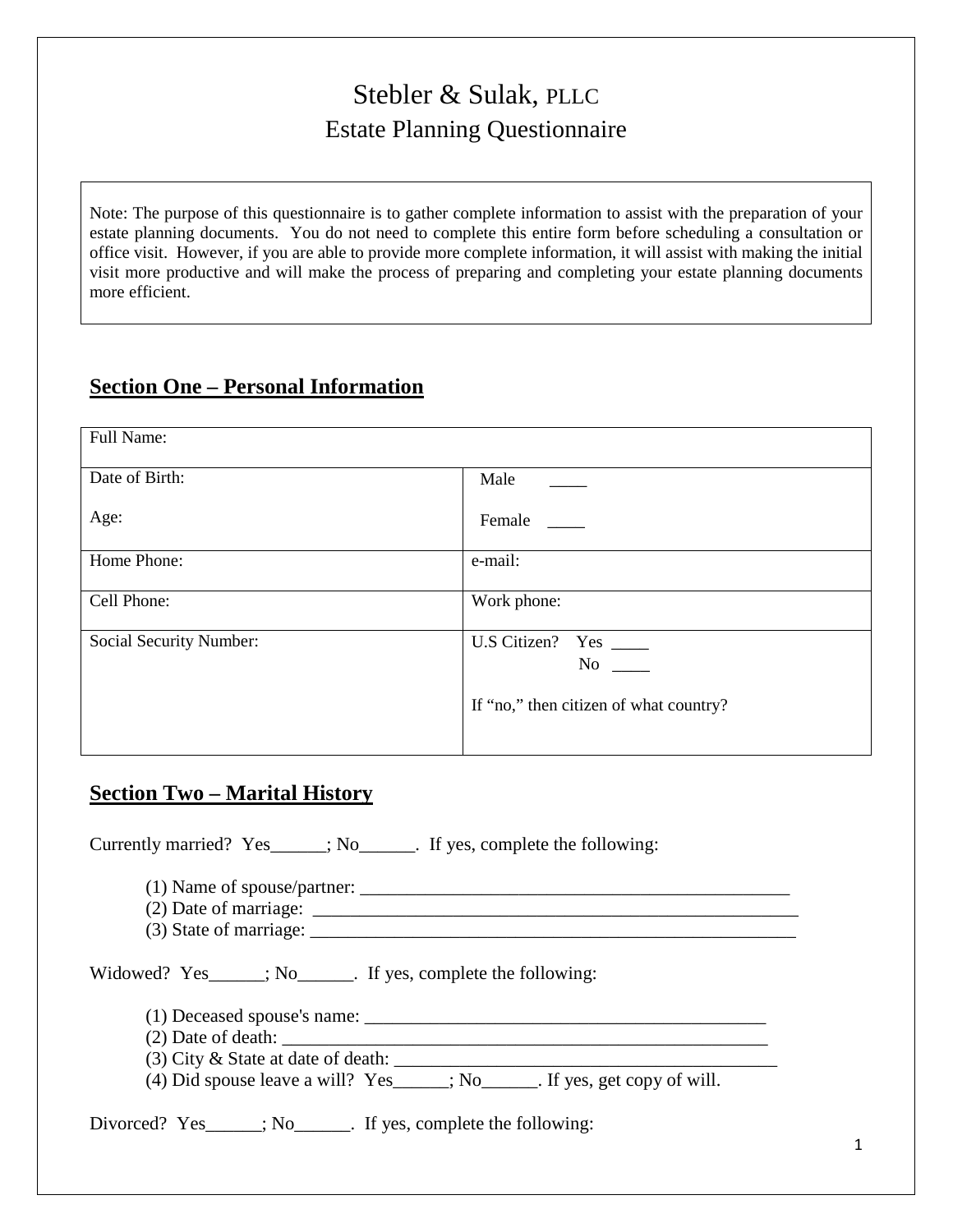(1) Name of ex-spouse:\_\_\_\_\_\_\_\_\_\_\_\_\_\_\_\_\_\_\_\_\_\_\_\_\_\_\_\_\_\_\_\_\_\_\_\_\_\_\_\_\_\_\_\_\_\_\_

 $(2)$  Date of divorce: $\frac{1}{2}$ 

(3) Place of divorce:\_\_\_\_\_\_\_\_\_\_\_\_\_\_\_\_\_\_\_\_\_\_\_\_\_\_\_\_\_\_\_\_\_\_\_\_\_\_\_\_\_\_\_\_\_\_\_\_\_\_

If more than one divorce, write additional information on back of this page.

# **Section Three – Children and Other Family**

### **Children**

| Child's Name | <b>DOB</b> | Address | Living?                    |
|--------------|------------|---------|----------------------------|
|              |            |         | Yes $\_\_\_\$ No $\_\_\_\$ |
|              |            |         | $Yes \_\_ No \_\_$         |
|              |            |         | Yes $\_\_\_\$ No $\_\_\_\$ |
|              |            |         | $Yes \_\_ No \_\_$         |
|              |            |         | Yes $\_\_\_\$ No $\_\_\_\$ |

### **Other Family (Grandchildren, Siblings, Parents, others you might name in documents)**

| Name | DOB | Address | Relationship |
|------|-----|---------|--------------|
|      |     |         |              |
|      |     |         |              |
|      |     |         |              |
|      |     |         |              |
|      |     |         |              |
|      |     |         |              |
|      |     |         |              |
|      |     |         |              |
|      |     |         |              |
|      |     |         |              |
|      |     |         |              |
|      |     |         |              |
|      |     |         |              |
|      |     |         |              |
|      |     |         |              |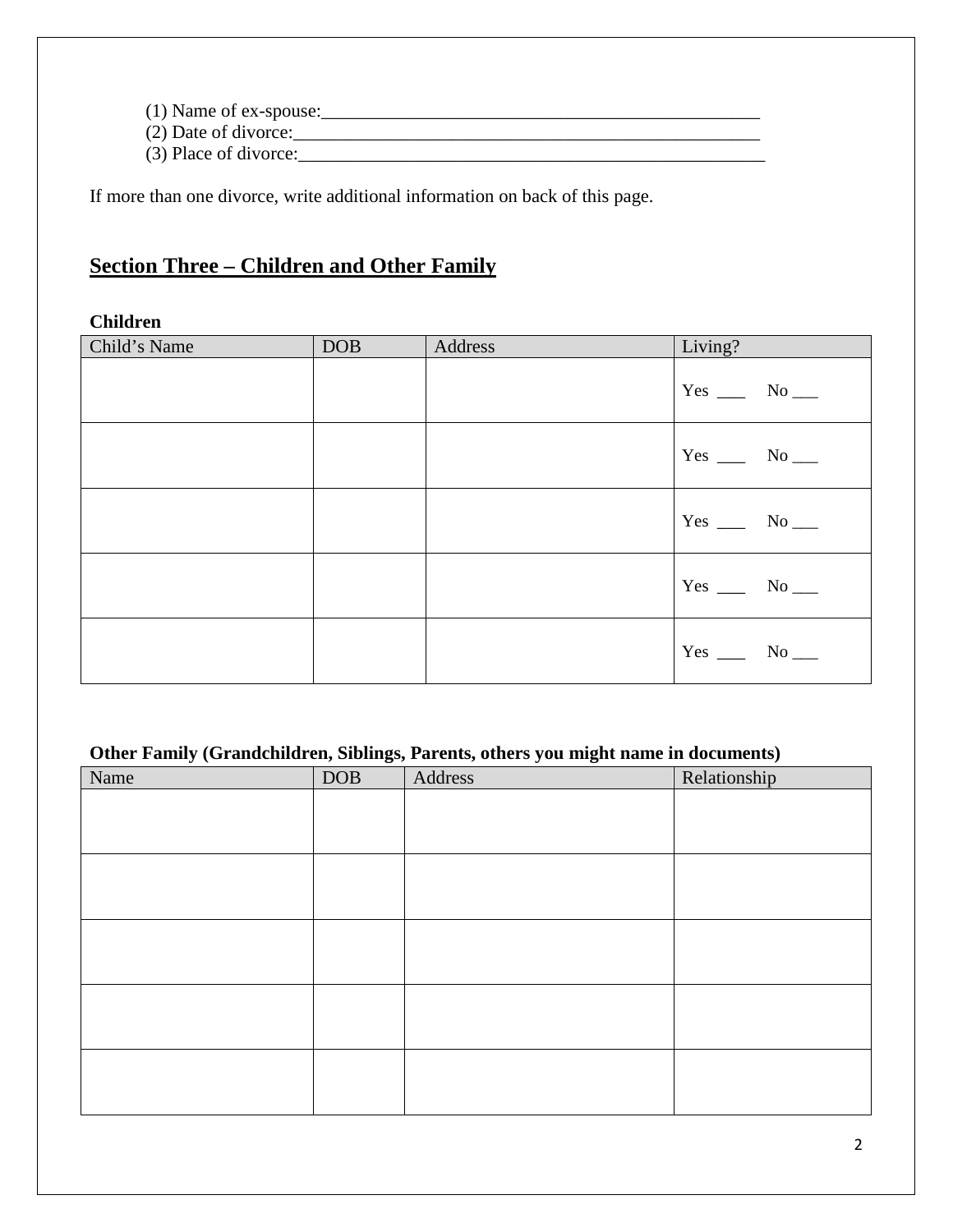# **Section Four – Property of Your Estate**

### **Cash Accounts (checking, savings, etc.)**

| Name(s) on Account | <b>Bank/Institution</b> | <b>Approximate Value</b> |
|--------------------|-------------------------|--------------------------|
|                    |                         |                          |
|                    |                         |                          |
|                    |                         |                          |
|                    |                         |                          |

### **Investment Accounts (brokerage, stocks, bonds, etc.)**

| Name(s) on Account | <b>Institution</b> | Approximate Value |
|--------------------|--------------------|-------------------|
|                    |                    |                   |
|                    |                    |                   |
|                    |                    |                   |
|                    |                    |                   |

### **Retirement Accounts – 401k, IRA, Roth IRA, etc.**

| <b>Type of Account</b> | <b>Institution</b> | <b>Approximate Value</b> |
|------------------------|--------------------|--------------------------|
|                        |                    |                          |
|                        |                    |                          |
|                        |                    |                          |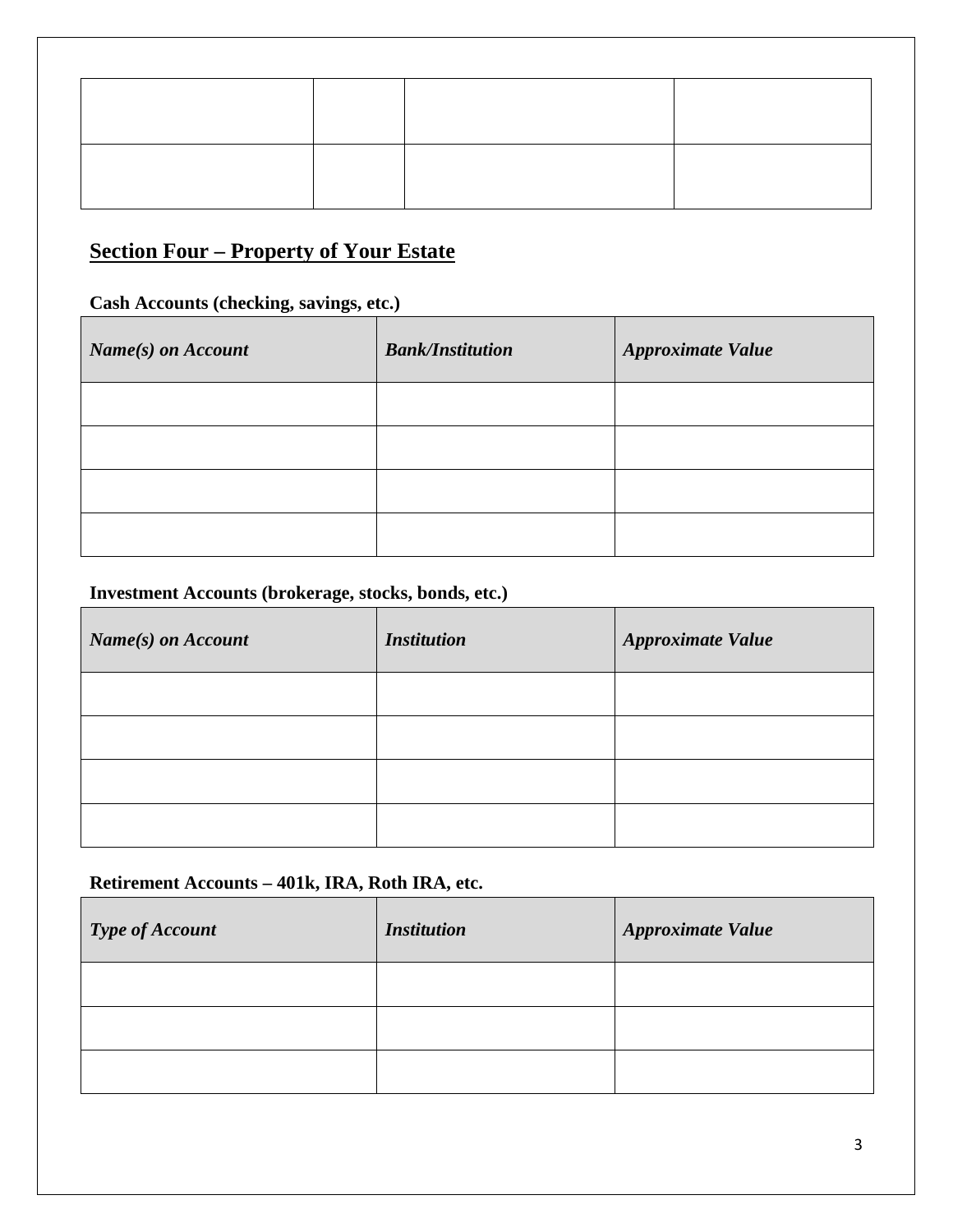# **Real Estate**

| <b>Address or Location</b> | <b>Owners</b> | <b>Approximate Value</b> |
|----------------------------|---------------|--------------------------|
|                            |               |                          |
|                            |               |                          |
|                            |               |                          |
|                            |               |                          |

### **Life Insurance**

| <i>Institution</i> | <b>Payee on Death</b> | <b>Death Benefit/Cash Value</b> |
|--------------------|-----------------------|---------------------------------|
|                    |                       |                                 |
|                    |                       |                                 |

### **Vehicles and Automobiles**

| <b>Description</b> | <i><b>Owners</b></i> | <b>Value</b> |
|--------------------|----------------------|--------------|
|                    |                      |              |
|                    |                      |              |
|                    |                      |              |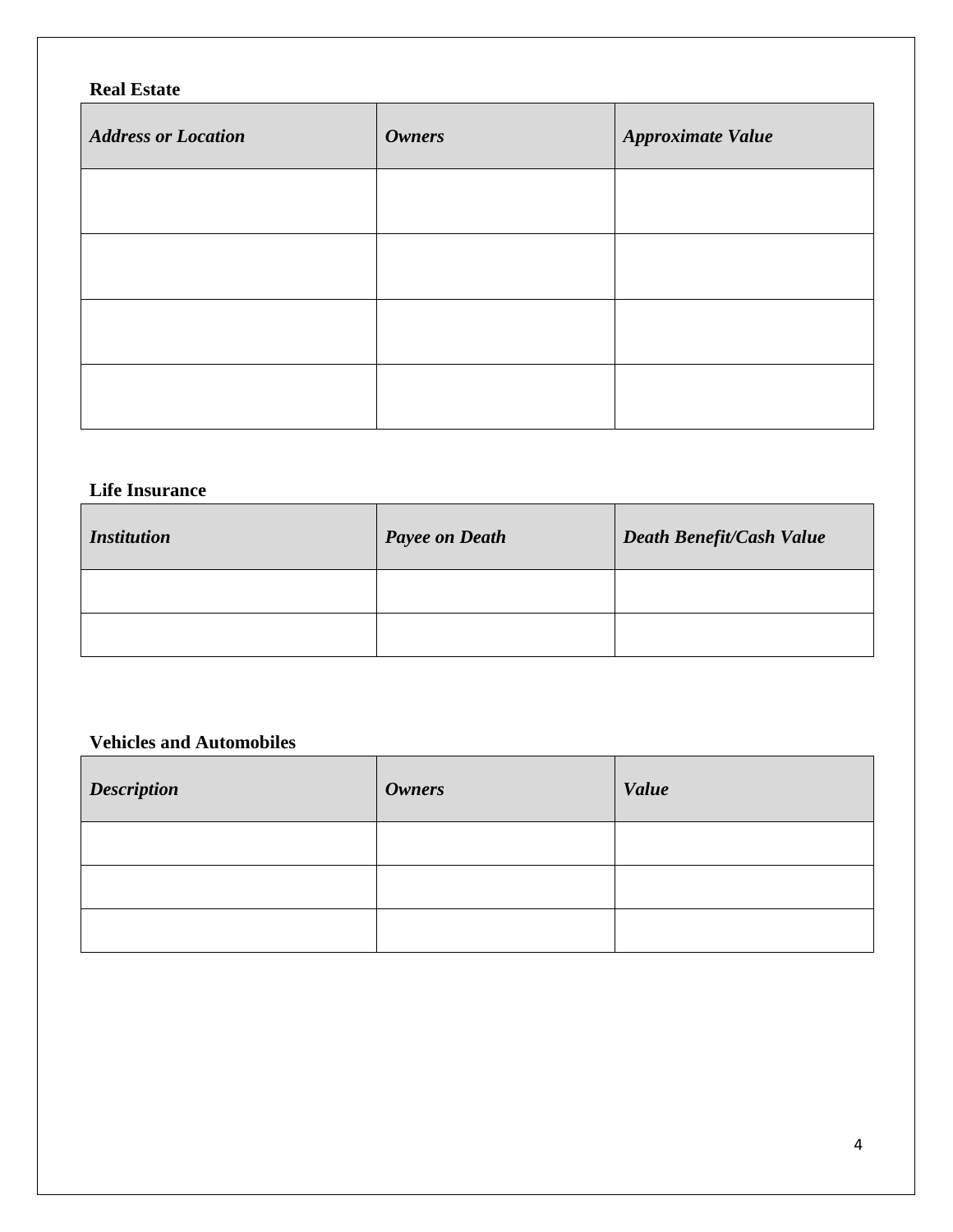**Miscellaneous Personal Property, Collectibles, Artwork, etc.** 

**Describe any collections of art, coins, guns, or other personal property of unique value:** 

**Business Interests: Do you own an interest in any business? If so, please describe the business, your ownership interest, and the approximate value of that interest:** 

**Interests in Trusts: Are you a beneficiary of a Trust? If so, please describe the interest and whether you have the right to determine the disposition of the trust property on your death.**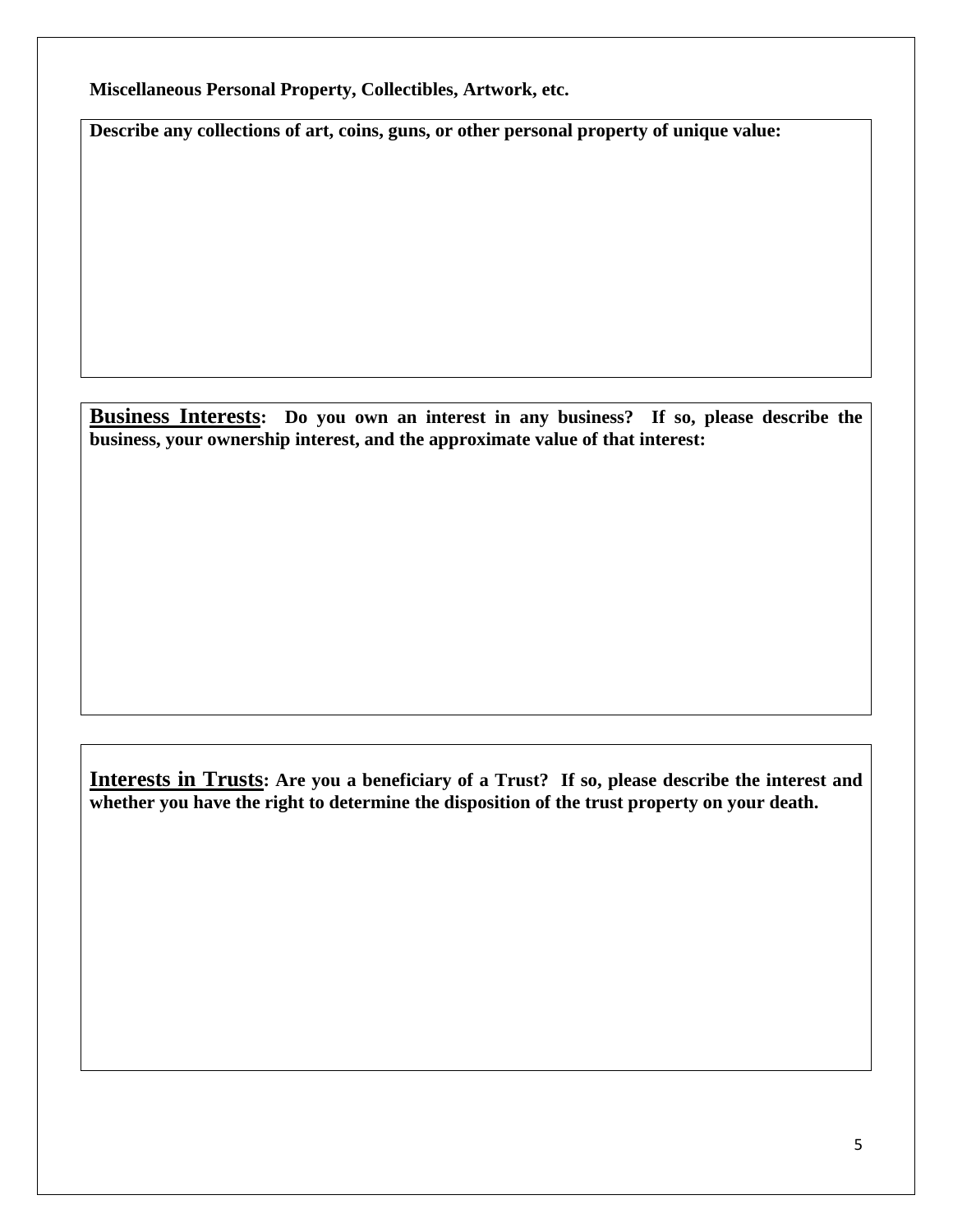### **Section Five – Will Provisions**

**Executor –** Your executor is the person who will be primarily responsible for administering your estate. That would involve going to court to probate your will, gathering all assets, paying all debts and taxes, and then distributing your assets to the persons named in your will.

|                      | Name | Address/Contact | Relationship to Client |
|----------------------|------|-----------------|------------------------|
| <b>First Choice:</b> |      |                 |                        |
| Alternate #1:        |      |                 |                        |
| Alternate #2         |      |                 |                        |

**Trustee –** Your will may create a trust for one or more beneficiaries for a variety of reasons. This will be discussed in more detail as part of the preparation of your documents. Provide your initial thoughts on who you would want to serve as trustee (which may be the same person as your executor, but does not have to be):

|                      | Name | Address/Contact | Relationship to Client |
|----------------------|------|-----------------|------------------------|
| <b>First Choice:</b> |      |                 |                        |
| Alternate #1:        |      |                 |                        |
| Alternate #2         |      |                 |                        |

**Beneficiaries of Your Estate –** the beneficiaries of your estate are the individuals, organizations, or charities that will receive your estate. It is most common to give your estate to immediate family members, but of course there is no absolute right or wrong answer. This is a decision that is totally up to you.

**Describe in general terms how you want your assets to pass upon your death, using the space below, and continuing on the next page:**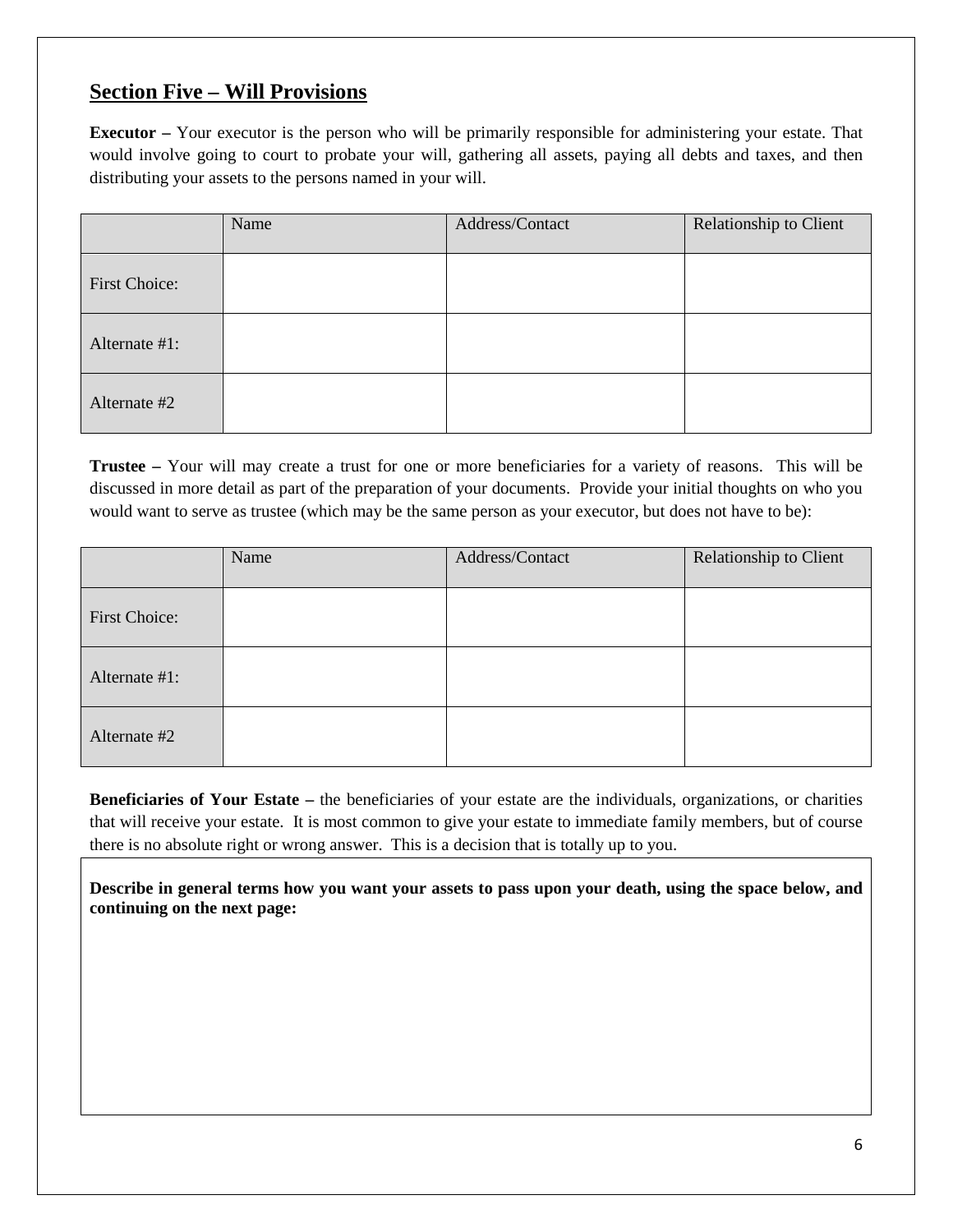**(Description of Disposition of Estate Property continued):** 

**Designation of Guardian for Minor Children –** If you have minor children, you should designate a guardian to serve for your children in the event that both you and the other parent of such children are deceased or incapacitated.

#### **Guardian of the Person (to make decisions on residence, education, medical treatment, etc.):**

|                      | Name | Address/Contact | Relationship to Client |
|----------------------|------|-----------------|------------------------|
| <b>First Choice:</b> |      |                 |                        |
| Alternate #1:        |      |                 |                        |
| Alternate #2         |      |                 |                        |

### **Guardian of the Estate (to handle the child's property):**

|                      | Name | Address/Contact | Relationship to Client |
|----------------------|------|-----------------|------------------------|
| <b>First Choice:</b> |      |                 |                        |
| Alternate #1:        |      |                 |                        |
| Alternate #2         |      |                 |                        |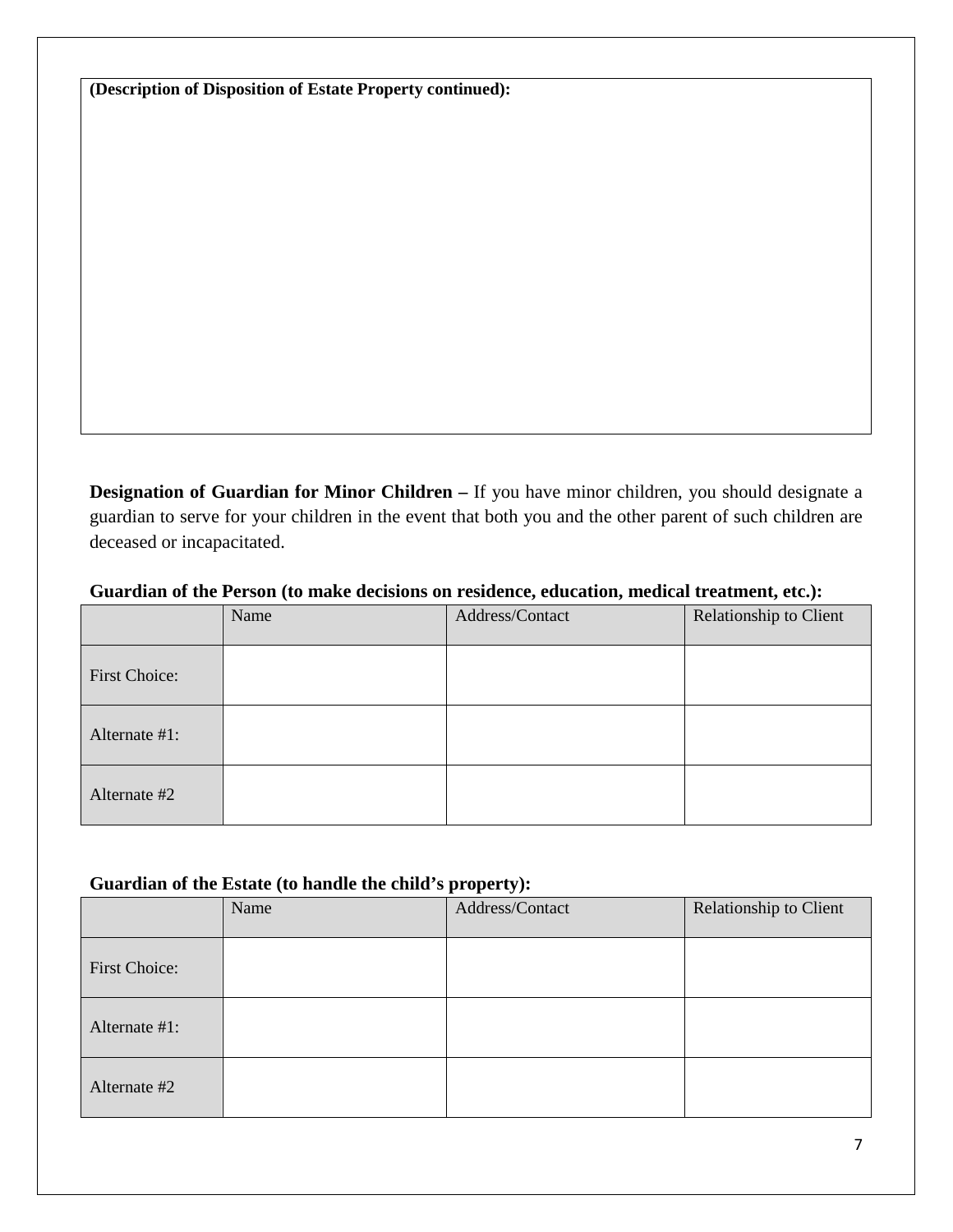# **Section Six – Ancillary Planning Documents**

Ancillary planning documents are estate planning documents that permit you to appoint agents to make decisions for you in the event of your incapacity or inability to make decisions for yourself. These planning documents often can be used to avoid the necessity for the appointment of a guardian for you in the event of your incapacity, which can save you and your family considerable expense and aggravation.

**Medical Power Attorney** – Indicate below who you would want to make medical decisions for you if you were to become incapacitated or otherwise unable to make decisions for yourself.

|                      | Name | Address/Contact | Relationship to Client |
|----------------------|------|-----------------|------------------------|
| <b>First Choice:</b> |      |                 |                        |
| Alternate #1:        |      |                 |                        |
| Alternate #2         |      |                 |                        |

**Statutory Durable Power of Attorney** – Indicate below who you would want to handle your financial affairs or transaction business on your behalf if you should become incapacitated:

|                      | Name | Address/Contact | Relationship to Client |
|----------------------|------|-----------------|------------------------|
| <b>First Choice:</b> |      |                 |                        |
| Alternate #1:        |      |                 |                        |
| Alternate #2         |      |                 |                        |

**Declaration of Guardian in Advance of Need** – in the event that you needed a guardian appointed for you, indicate below who you would want to serve in that capacity.

|                      | Name | Address/Contact | Relationship to Client |
|----------------------|------|-----------------|------------------------|
| <b>First Choice:</b> |      |                 |                        |
| Alternate #1:        |      |                 |                        |
| Alternate #2         |      |                 |                        |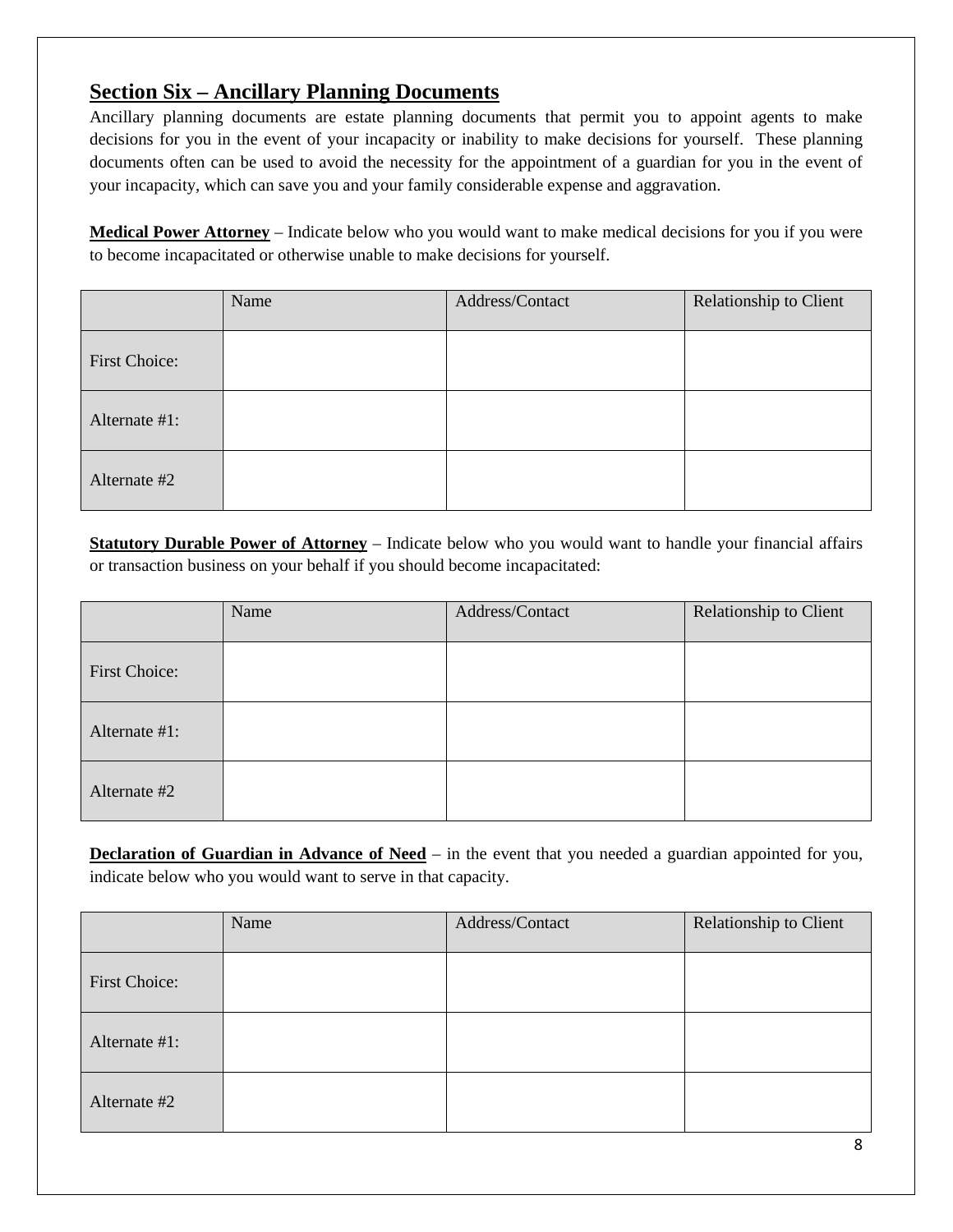**Directive to Physicians –** a Directive to Physicians is sometimes referred to as a Living Will. This document permits you to give direction, in advance, to doctors, hospitals, and other care providers, to withhold life sustaining treatment in situations where you are considered to be in a terminal condition and death is imminent if such treatment is not provided. You will be provided a form for this document and you can decide whether you would like to execute it or not.

**Appointment of Agent to Control Disposition of Remains** – If you would like someone other than your immediate family to control the disposition of your remains, then it is important for you to execute this document to ensure that your wishes are followed:

|                      | Name | Address/Contact | Relationship to Client |
|----------------------|------|-----------------|------------------------|
| <b>First Choice:</b> |      |                 |                        |
| Alternate #1:        |      |                 |                        |
| Alternate #2         |      |                 |                        |

#### **Specific Funeral or Burial Instructions**

**If you have specific burial or funeral directions that you want to provide, please describe them generally below:**